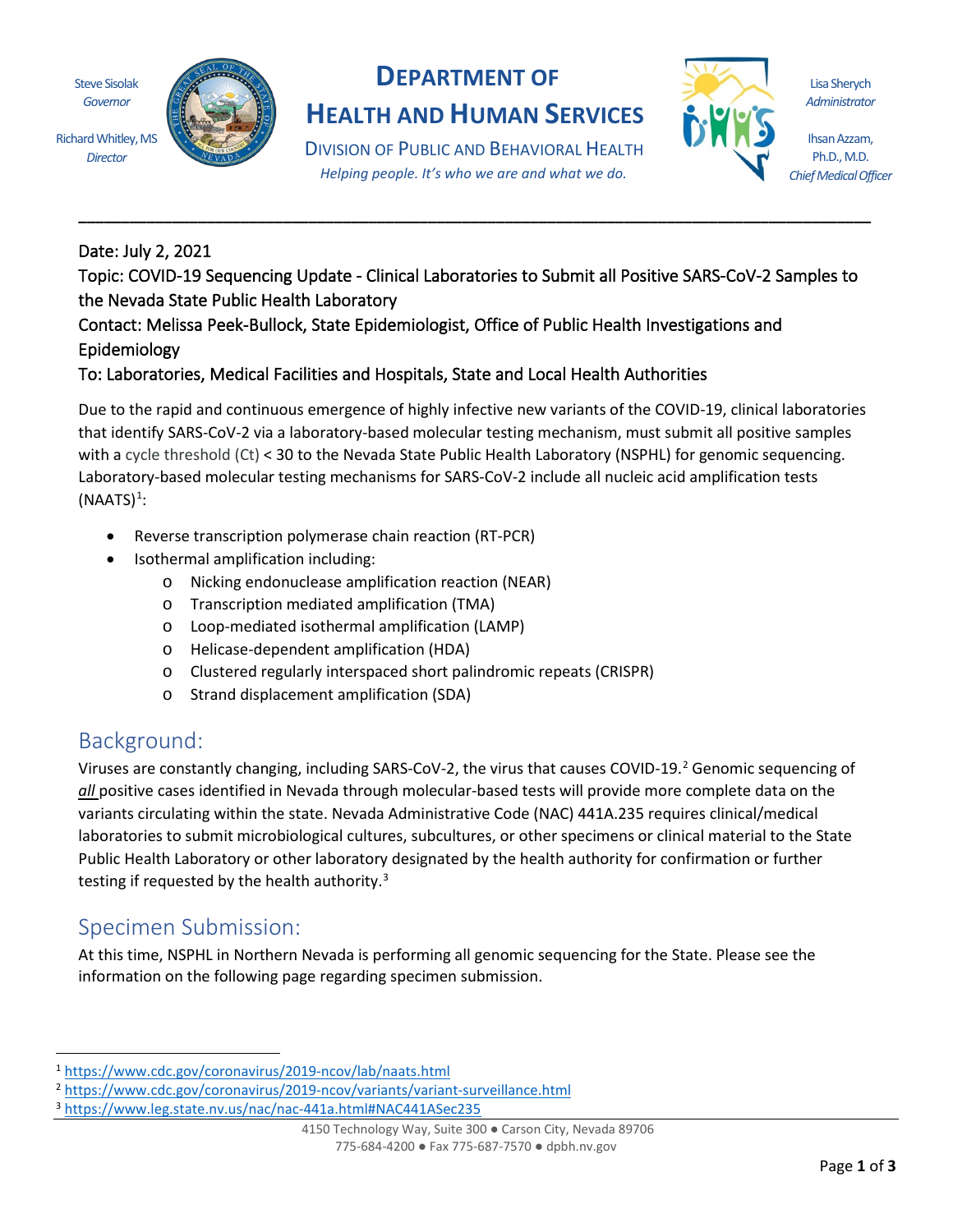For updated COVID-19 guidance, please review the DPBH Technical Bulletin website and Nevada's COVID-19 response website regularly. Email dpbhepi@health.nv.gov with questions about COVID-19 guidance. Questions about NSPHL lab sequencing should be directed to **mpandori@med.unr.edu.<sup>4,5</sup>** 

#### **Nevada State Public Health Laboratory (NSPHL)**

#### **SARS-CoV-2 Whole Genome Sequencing (this test includes an assessment for virus variants)**

| <b>Data</b>                              | <b>Value</b>                                                                                                                                                                                                                                |
|------------------------------------------|---------------------------------------------------------------------------------------------------------------------------------------------------------------------------------------------------------------------------------------------|
| <b>Method</b>                            | <b>Whole Genome Sequencing</b>                                                                                                                                                                                                              |
| <b>Test Scope</b>                        | Detection of SARS-CoV-2 variants from specimens of interest                                                                                                                                                                                 |
| <b>Preferred</b><br><b>Specimen</b>      | Original specimen in viral transport medium or saline. Specimen should be previously tested positive<br>with a positive Ct value of 30 or lower.                                                                                            |
|                                          | Extracted RNA is also acceptable if original specimen is no longer available                                                                                                                                                                |
| <b>Specimen</b><br><b>Container</b>      | Screw-cap viral transport tube; extracted RNA can also be submitted in any vessel type                                                                                                                                                      |
| <b>Specimen</b><br><b>Identification</b> | Label tube with patient's first and last name, DOB and date/time of collection.                                                                                                                                                             |
| <b>Special</b><br><b>Instructions</b>    | Include the date the sample was collected.                                                                                                                                                                                                  |
|                                          | Please denote Ct values on requisition form if already known.                                                                                                                                                                               |
| <b>Shipping</b><br><b>Requirements</b>   | Store and transport original specimens refrigerated at 2-8° C. Frozen is also acceptable.                                                                                                                                                   |
|                                          | Specimens can be transported frozen on cold packs/ice.                                                                                                                                                                                      |
|                                          | Shipping options include:                                                                                                                                                                                                                   |
|                                          | 1. Federal Express: Please use account number 1046-0029-8<br>The Nevada State Public Health Laboratory Courier Service (call 775-688-1335 for details)<br>2.<br>Specimens can be brought to the NSPHL between 0800 and 1700 hrs., M-F<br>3. |
|                                          | Specimens should be shipped to:                                                                                                                                                                                                             |
|                                          | <b>Nevada State Public Health Laboratory</b>                                                                                                                                                                                                |
|                                          | 1660 N. Virginia St.                                                                                                                                                                                                                        |
|                                          | Reno, NV 89557, Mail Stop 385                                                                                                                                                                                                               |
|                                          | (775) 688-1335                                                                                                                                                                                                                              |

<sup>5</sup> https://nvhealthresponse.nv.gov/

<sup>4</sup> https://dpbh.nv.gov/Resources/Technical\_Bulletins-New/